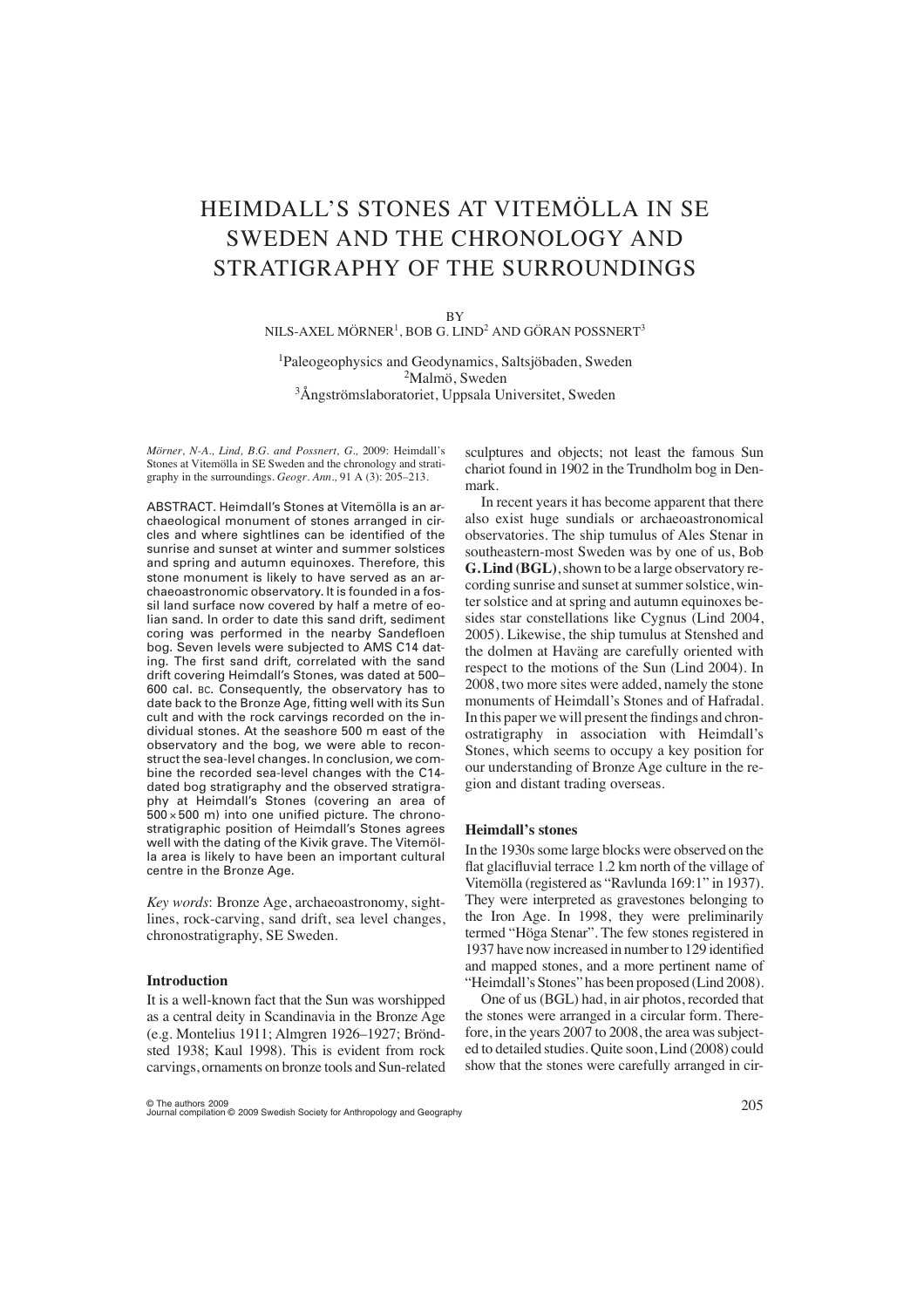

Fig. 1. Heimdall's Stones; a 30 m wide (from N to S) observatory from the Bronze Age with the main sightlines marked





cles; a main circle of 30 m diameter with a smaller circle in its south side and an open circle just outside in the NW (all recorded in Lind 2008). Sightlines were recorded, which coincide quite perfectly with the sunrise and the sunset at summer solstice, winter solstice and at the spring and autumn equinoxes (Fig. 1). Besides, there were some sightlines to stones further away in the ENE and WNW that were interpreted as marking important dates for agriculture. Recently, the sunrise at winter solstice was found to occur right over the well-pronounced shape of Stenshuvud (Fig. 2), when viewed from the centre over

a marker stone in the circle of Heimdall's Stones (Figs 1 and 3). This sightline was found also to pass right across the 64 m long stone ship at Ängakåsen (Fig. 3). This can hardly be a coincidence, rather a very strictly oriented sightline by those who built the monument of Heimdall's Stones. Therefore, it seems quite logical to claim that we are dealing with an archaeoastronomic observatory (Fig. 1; cf. Lind 2008; Mörner and Lind 2009).

Besides, the stones of the Heimdall's Stones monument were found to be full of rock-carving symbols: cup marks, Sun symbols, a pyramid sign,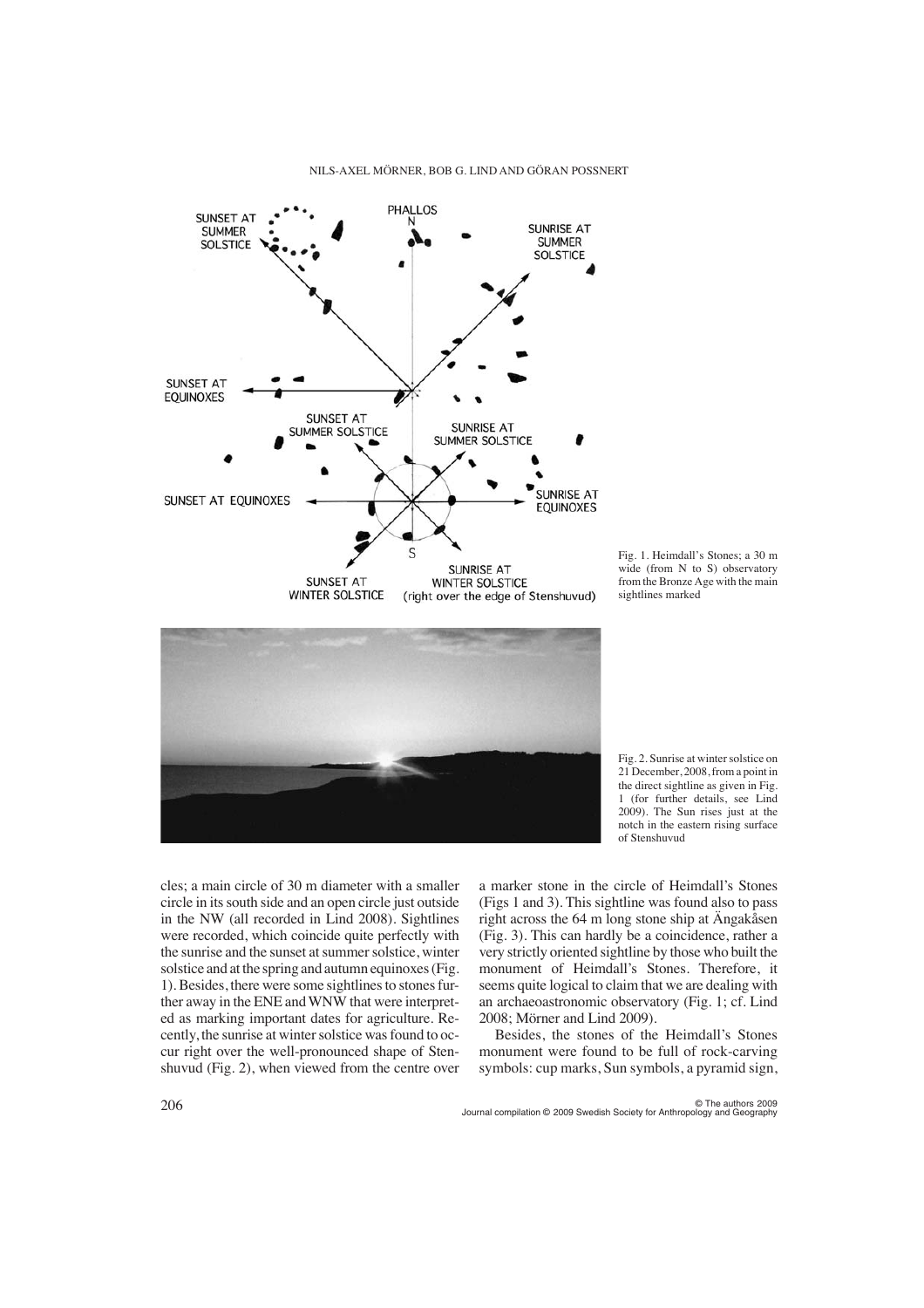



Fig. 3. Extended sightlines from the centre in Heimdall's Stones (Fig. 1). The sunrise at Winter solstice is precisely at the distinct notch marking the eastern rise of the bedrock hill of Stenshuvud (Fig. 2), 7.3 km to the SE. This line passes right across the stone ship at Ängakåsen (black dot). An opposed sightline was determined by Kaul (2005) from the Island of Bornholm to Stenshuvud, a distance of 70 km, at the sunset at summer solstice. Thin lines on the inserted map of Stenshuvud give 5 m counter-lines

Fig. 4. The boulders of Heimdall's Stones are full of rock carvings of typical Bronze Age type. This bolder has nine clear cup marks. The size is about  $0.5 \times 1.0$  m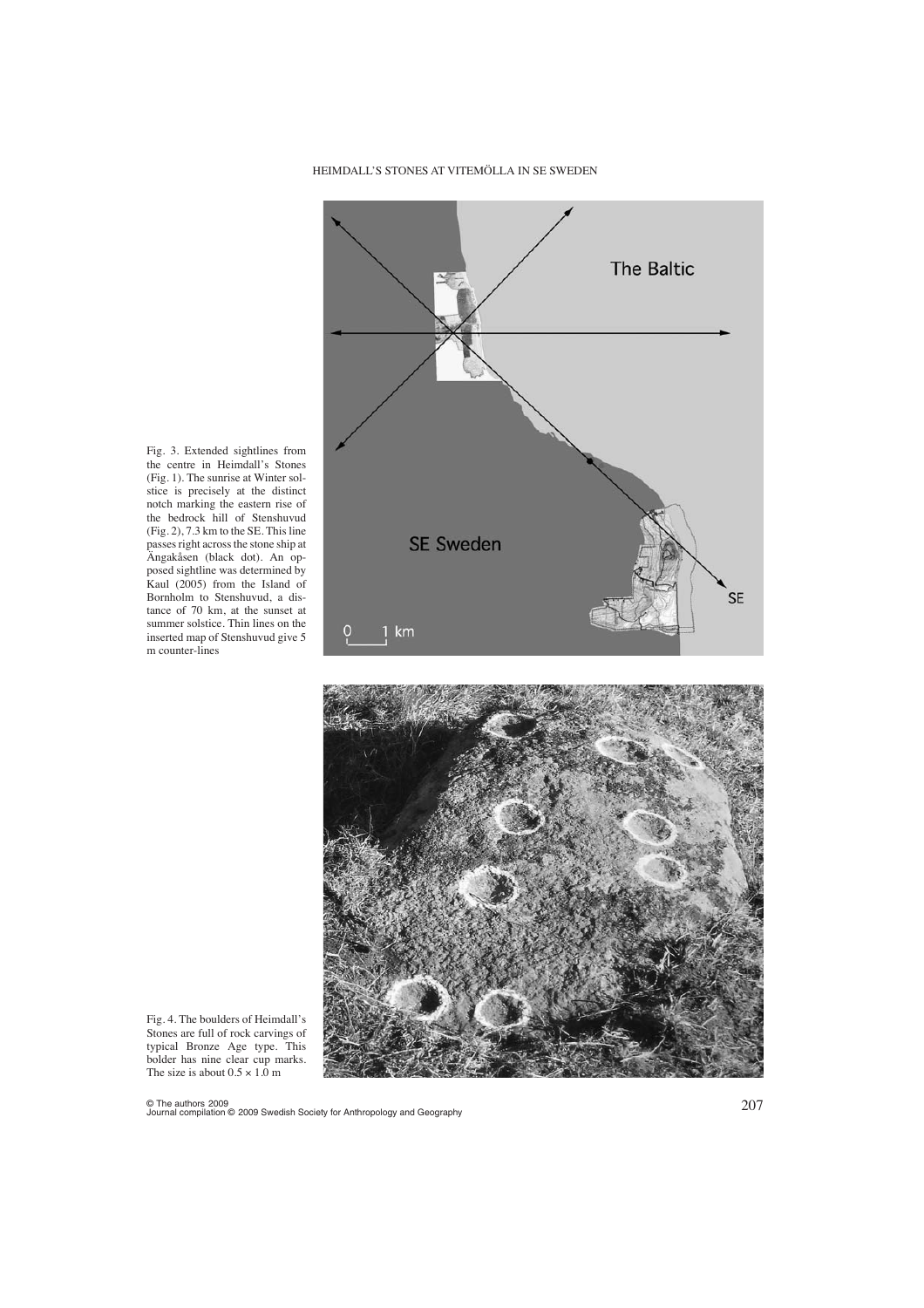

Fig. 5. View of the small stone circle in the south (cf. Fig. 1) as seen from the NE to the SW. Only the topmost parts of the boulders stick out of the surface, the rest is covered by sand. One digging and a number of corings have revealed a cover of about half a metre of eolian sand above a buried soil surface in which the boulders are rooted. The centre of the circle is marked by a + sign



Fig. 6. Number of "objects" in the GPR measurements over the eastern part of Heimdall's Stones recording the double stratigraphy in full agreement with the observed stratigraphy in cores and one hole dug into the ground revealing a buried land surface covered by some 0.5 m eolian sand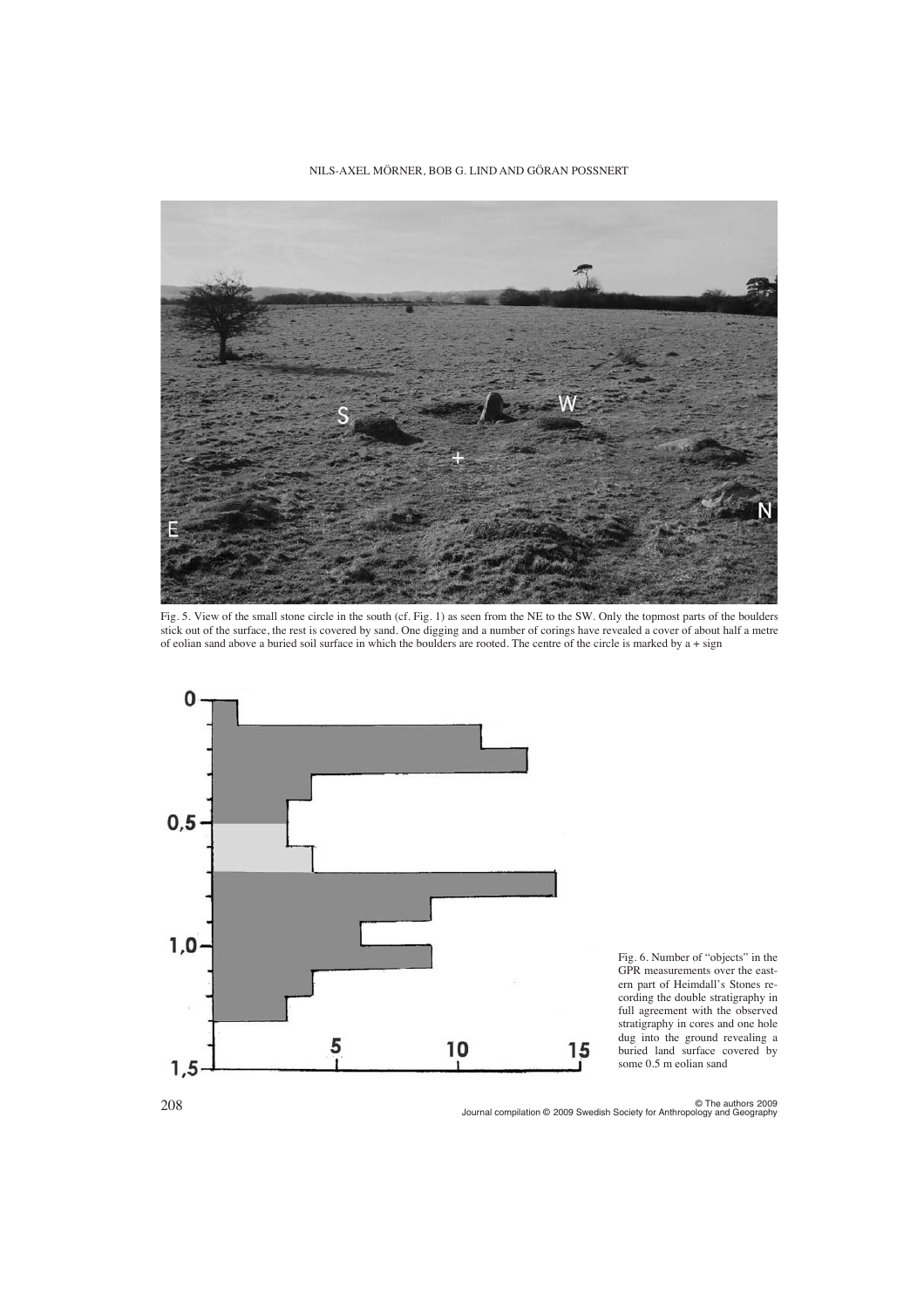

Fig. 7. The stratigraphy at Heimdall's Stones according to observations by coring and digging, and extensive geophysical measurements. The monument (Fig. 5) is founded in the buried land surface now covered by eolian sand. The stones of the monument project through the sand cover (Fig. 5)

a very clear omega sign and a number of other signs (Lind 2008; Mörner and Lind 2009). Hence, there were reasons to suspect an origin in the Bronze Age. Fig. 4 shows a boulder with nine cup marks.

At the same time, one of us, **Nils-Axel Mörner (NAM)** recorded that the monument was covered by half a metre of eolian sand (Fig. 5). Beneath this sand layer there was a buried ancient land surface (i.e. a soil horizon). The covering eolian sand had a soil profile suggesting subaerial exposure for quite a long time (some millennia). This double stratification is very well recorded in our **groundpenetrating radar GPR** measurements (Mörner 2008a), especially in the NE (Fig. 6). In addition, the magnetic survey (Schwarz 2008) showed structures in the subsurface "that must represent various forms of human activity in the past".

Therefore, the stratigraphy at Heimdall's Stones may be summarized as has been done in Fig. 7, where the age of the covering eolian sand probably represents the climatic change at the boundary between the Bronze and Iron Ages as well as the boundary between the Subboreal and the Subatlantic at 500 to 600 BC (Mörner 2008a).

The location of the tree sites discussed in this paper is given in Fig. 8.

After this paper was first written, we noted that Kaul (2005) had recorded that, on the Island of Bornholm, ships cut into the bedrock were oriented as if they were sailing right towards Stenshuvud, 70 km to the NW, where the Sun was setting at summer solstice. This sightline is directly opposed to the one from Heimdall's Stones to Stenshuvud at winter solstice, as is shown in Figs 2 and 3.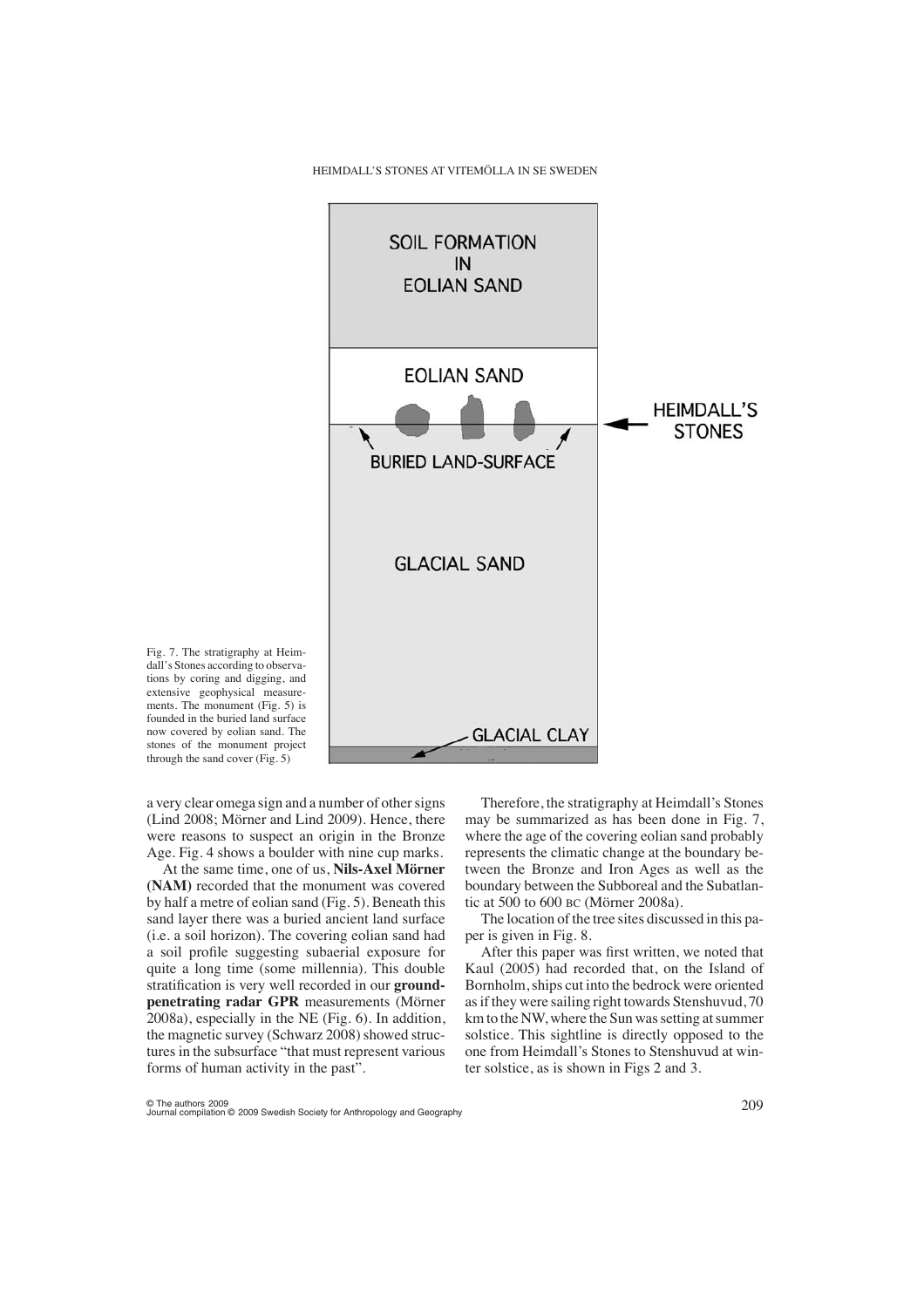

Fig. 8. The area around Heimdall's Stones: (1) the actual monument, now partly sand covered (written Heimdalls Stenar in Swedish), (2) Sandefloen where we took our C14 samples, (3) the big block on the shore that has a Sun symbol levelled at +2.97 m, and the Klammerbäcken brook



Fig. 9. Stratigraphy, position of the seven C14 samples dated, ages obtained in C14 years BP and in calibrated absolute years: cal. BC/AD. The first major sand drift started 500–600 cal. BC, that is, just at the<br>Subboreal/Subatlantic (SB/SA) Subboreal/Subatlantic transition and the boundary between the Bronze and Iron Ages, and when the sea level had fallen and exposed large sand fields along the coast, which could feed active sand drift

#### **The Sandefloen chronostratigraphy**

In September 2008 we undertook a number of corings in the peat in the central part of the basin, which today consists of an irregular lake (from peat quarrying) and remaining peat (Fig. 8, point 2: Sandefloen). The base of the peat was reached at a depth of 2.25 m. The stratigraphy consists of alternating peat and sand layers (Fig. 9). A total of seven levels were

sampled (some levels with duplicate or triplicate samples). The seven samples were C14 dated using the AMS technique at the Uppsala laboratory (by **Göran Possnert, GP**). The dates obtained were calibrated according to international standards into absolute ages in cal. BC/AD, which are given in Fig. 9.

Our C14 dates (samples 8 and 9) indicate that the first sand drift commenced – just as originally pro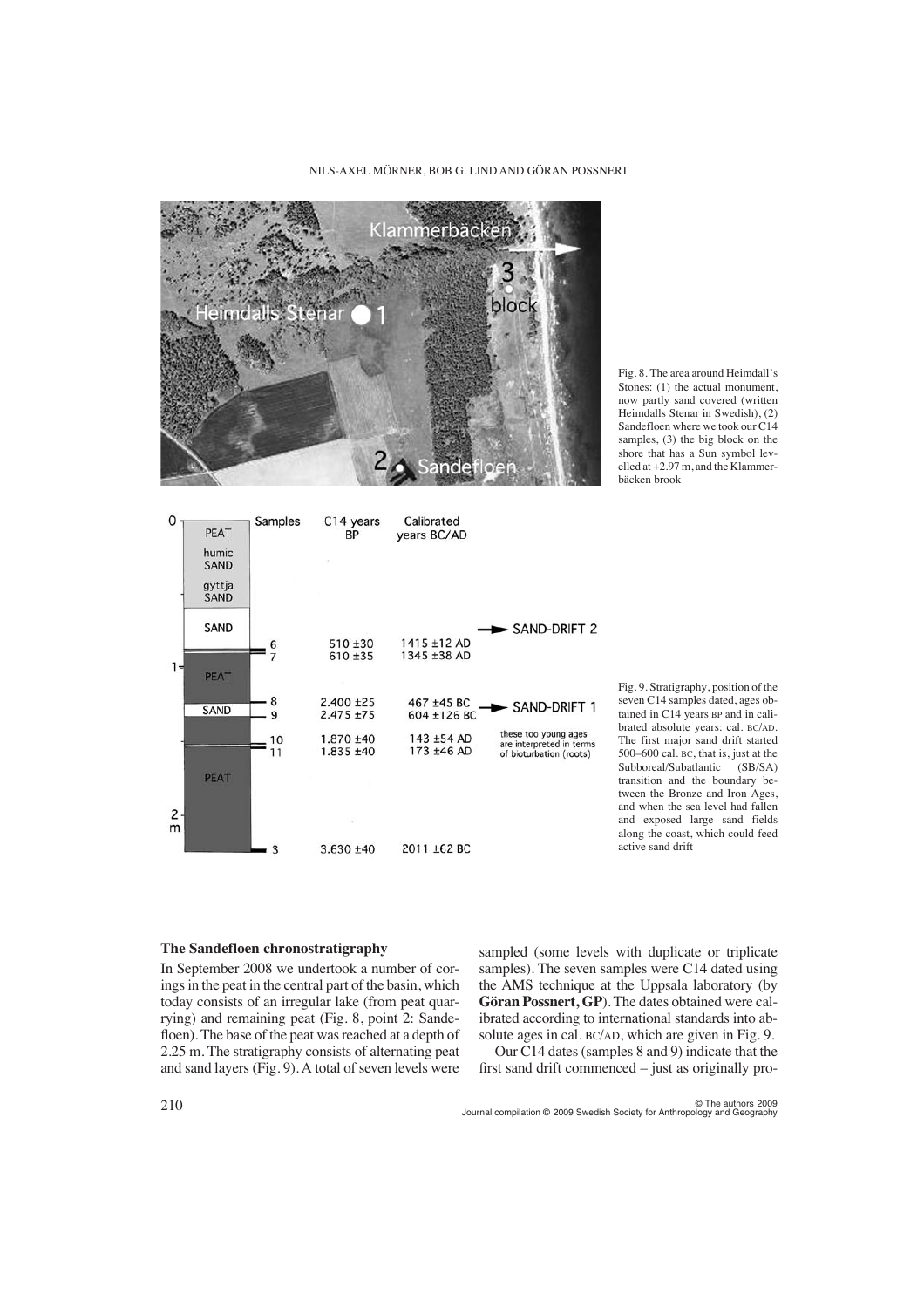the Kivik Grave



**TIME** 

Fig. 10. The levelled shore profiles at Ängakåsen; the main profile with two beach ridges and the side profile with a distinct notch (dark) 200 m to the south

Fig. 11. Synthesis of chronology and stratigraphy at our three sites (Fig. 8): sea-level changes, C14 dates, stratigraphy at Sandefloen, and the sand cover and soil formation at Heimdall's Stones. Thanks to this, we are able to date the Heimdall's Stones monument to the Bronze Age. At the top, we add the date of the Kivik Grave. Obviously we are, in this region, dealing with an important cultural centre in the Bronze Age

**Heimdall's Stones** TIME PEAT PEAT dated bog stratigraphy shore marks SAND SAND sea level changes 7000 cal. BP  $+3m$ +3  $+2$ +2  $- + 1$ -1 7000 5000 3000 1000 BP

posed (Mörner 2008a) – at the Subboreal/Subatlantic transition and the change from Bronze Age to Iron Age. This is the sand layer that covers parts of Heimdall's Stones. The age obtained harmonizes with the strong soil formation in the covering sand (Fig. 7).

Because the Heimdall's Stones monument must belong to the time before the sand drift, our new C14 dates (Fig. 9) imply that this archaeoastronomical observatory (at least the main part now covered by sand) must belong to the Bronze Age (the time before the sand drift) as was originally proposed (Mörner 2008a). Occasional stones may, of course, have been erected later. Our geophysical measurements (magnetometry and ground-penetrating radar) found no traces of any graves, however.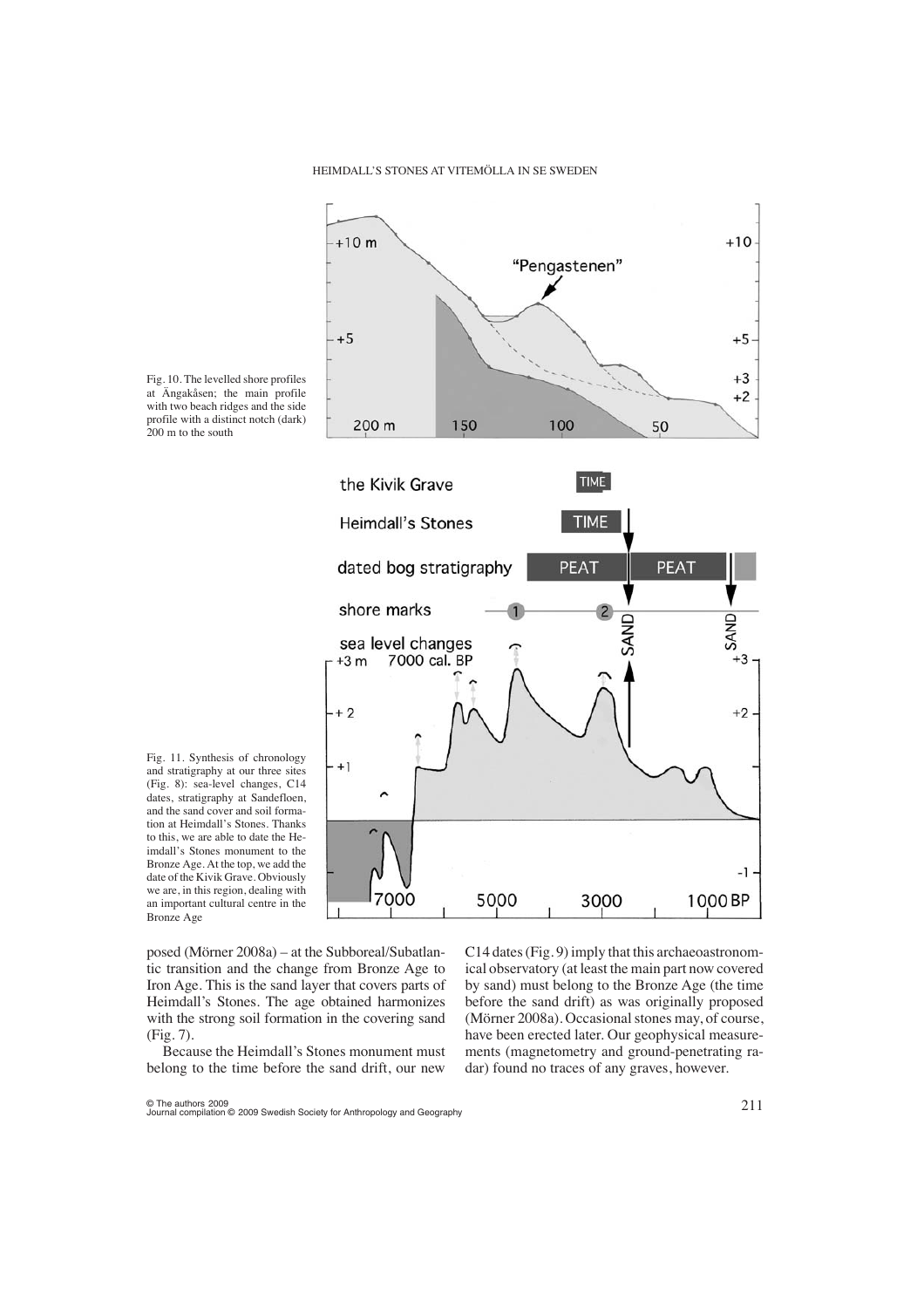We can go one step further and integrate all the three sites we have been working at (Fig. 8), namely Heimdall's Stones, Sandefloen and the sea-level changes (Mörner 2008a). It is 500 m in between the three localities.

# **The sea-level changes**

On the Holocene shore terrace in the east (Fig. 8, point 3), there is a big block with a Sun symbol cut into its upper part. The block has its base level at +2.35 m and the Sun symbol has a level of +2.97 m. When the symbol was cut into the block, the sea cannot have been higher than about +2.5 m. Because of this, we (NAM) undertook a closer analysis of the shore-level displacement.

At Ängakåsen close to the Kivik Grave there are excellent fossil shorelines preserved; namely a double beach ridge, which to the south goes over into a distinct notch with a terrace plane seaward. Two sections were levelled across those paleoshore indicators (Fig. 10). Two levels can be distinguished: one around +3.0–2.5 m and one around +2.0–2.5 m. On the upper beach ridge lies "Pengastenen" with its Sun-oriented surrounding stone circle.

Today's relative uplift is given as –0.4 mm/yr at this point. Because the sea, over the same time period of measurements, rose by 1.1 mm/yr (Mörner 1973), the absolute uplift must be put at +0.7 mm/ yr (i.e. an uplift, not a subsidence).

By that, we can transform the well-established shore-level displacement curves from the Stockholm area and from the Swedish West Coast (recently discussed in Mörner 2008b) to this isobase latitude in the configuration of Swedish land uplift.

We then obtain a curve shown in Fig. 11. This curve has a Holocene maximum level at +2.8 m at 4800 cal. BP, followed by a second high level at +2.5 m at 3000 cal. BP. Those levels fit perfectly well with the shore profiles at Ängakåsen (Fig. 10).

Consequently, the Sun symbol in the big block may well have been cut during the Bronze Age, judging from the sea-level changes shown in Fig. 11.

We are now ready to summarize the chronostratigraphy of the area as given in Fig. 11.

### **Discussion and conclusions**

From our chronostratigraphic analysis of the records in the area around Heimdall's Stones a congruent picture emerges (Fig. 11) with respect to the stratigraphy at the monument in question, the stratigraphy in the nearby peat basin (Sandefloen) and the sea-level changes. Consequently, the site Heimdall's Stones can now be dated at the Bronze Age, which fits well with the symbols cut into the stones and the astronomical observatory use the monument was obviously built for (Figs 1–5; Lind 2008, 2009).

We note that this timing fits very well with that recently obtained from the Kivi Grave by C14 dates (Goldhan 2005). This seems to indicate that the area around Vitemölla and Kivik was an active centre in the Bronze Age. Furthermore, from other criteria presented elsewhere (Mörner and Lind 2009), it even looks as though this area was visited by traders from the Eastern Mediterranean already in the Bronze Age (an interpretation already proposed by Nilsson in 1875).

# **Acknowledgements**

We are indebted to Sparbanken Syd (Österlen) for economical support allowing extensive geophysical investigation of the Heimdall's Stones area, partly with magnetometry by G. Schwartz (SGU) and partly with GPR by Mörner and Geosigma. These investigations manifested the existence of a buried land surface with clear traces of human influence, now covered by eolian sand.

*Associate Professor Nils-Axel Mörner, Paleogeofysik and Geodynamik, Rösundavägen 17, 13336 Saltsjöbaden, Sweden E-mail:* morner@pog.nu

*Bob G. Lind, Västra Rönneholmsvägen 76D, 21741 Malmö, Sweden, E-mail:* bob.lind@telia.com

*Professor Göran Possnert, Ångströmslaboratoriet, Uppsala Universitet, Box 529, 75120 Uppsala, Sweden*

*E-mail:* Goran.Possnert@Angstrom.uu.se

#### **References**

- *Almgren, O.,* 1926–1927: Hällristningar och kultbruk. Kungl. Vitterhets Historie och Antikvitets Akademiens Handlingar, 35, Stockholm.
- *Bröndsted, J.,* 1938: *Bronzealderens soldyrkelse*. Gyldendal, Copenhagen, 40 p.
- *Goldhahn, J.,* 2005: Bredaröd i Kivik: nya analyser och datering av människoben. *Fornvännen,* 100: 97–100.
- *Kaul, F.,* 1998: *Ships on bronzes: A study in Bronze Age religion and iconography*. Copenhagen.